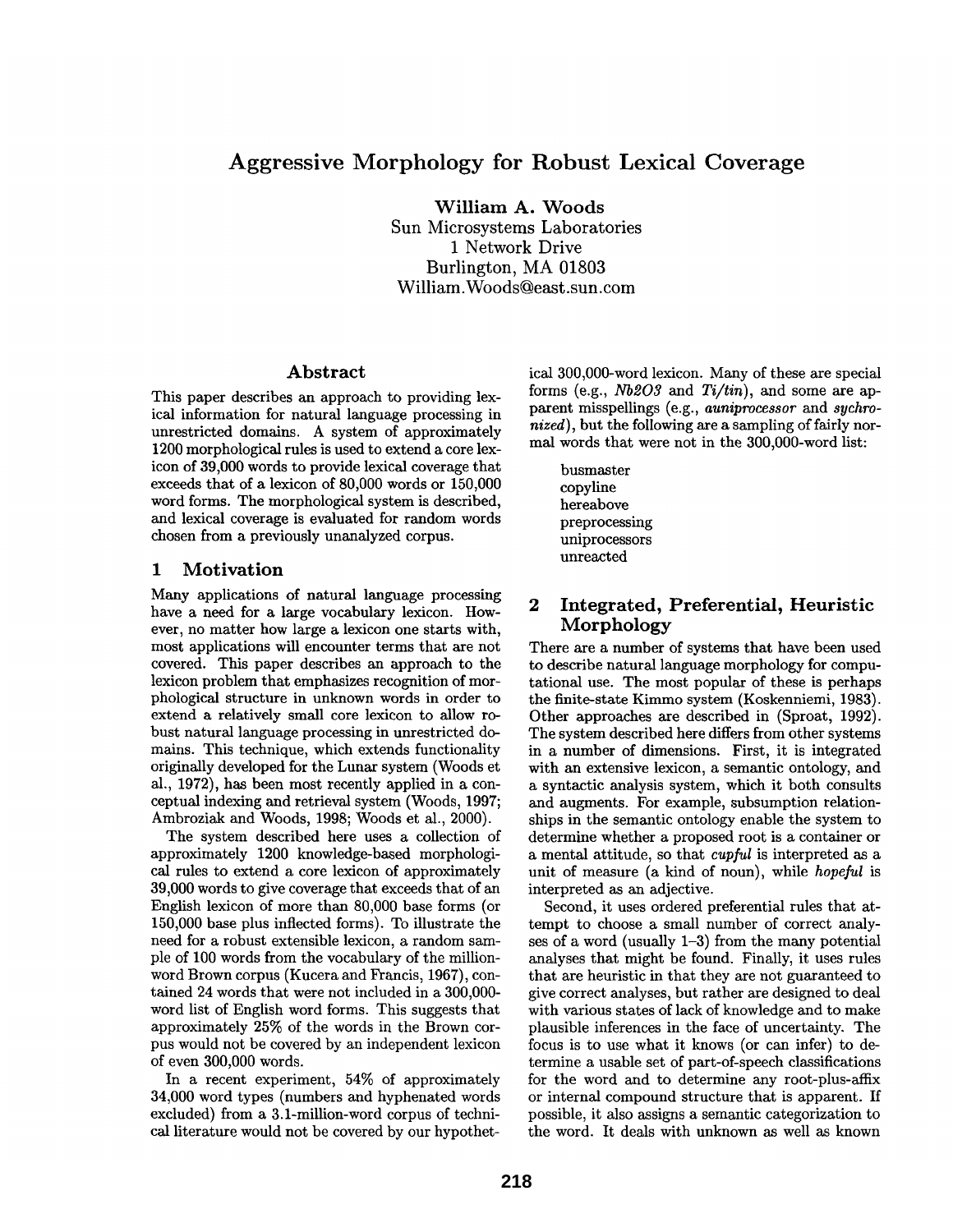roots, and it indicates relative confidences in its classifications when its rules indicate uncertainty in the result.

The role of the morphological analysis component in this system is to construct lexical entries for words that do not already have entries, so that subsequent encounters with the same word will find an already existing lexical entry. Thus, morphological analysis happens only once for each encountered word type that is not already in the core lexicon. The resulting lexical entries can be saved in a supplementary lexicon that is constructed as a side-effect of analyzing text. The rules of the morphological analysis system can ask syntactic and semantic questions about potential base forms. The system handles prefixes, suffixes, and lexical compounds (e.g., *bitmap* and *replybuffer).* It also handles multiword lexical items and many special forms, including Roman numerals, dates, and apparent phone numbers.

## 2.1 Morphological rules and the lexicon

The morphological analysis system makes use of a number of different kinds of morphological rules, applied in the following preferential order to words that are not already in the lexicon:

- 1. Morph-precheck for special forms
- 2. Phase one pass with suffix rules (allow only "known" roots in phase one)
- 3. Prefix rules
- 4. Lexical compound rules
- 5. Check of name lists and city lists for words not yet recognized
- 6. Phase two pass with suffix rules (allow unknown roots and default rules)

Generally, the rules are ordered in decreasing order of specificity, confidence and likelihood. Very specific tests are applied in Step 1 to identify and deal with "words" that are not ordinary sequences of alphabetic characters. These include numbers, alphanumeric sequences, and expressions involving special characters. Falling this, an ordered sequence of suffix rules is applied in Step 2 in a first pass that will allow a match only if the proposed root word is "known." The same list of rules will be applied later in a second pass without this known-root condition if an earlier analysis does not succeed. This issue of "known" roots is a subtle one that can involve consulting external lists of known words as well as words already in the lexicon, and can also consider certain derived forms of known roots to be "known," even when they have not been previously encountered. For example, if *fish* is a known word, then *fishing* is as good as known, so is considered a "known" root for this purpose. In general, suffix rules applied to

"known" roots are more reliable than applications of rules to unknown roots or to words with no identifiable root.

If no phase-one suffix rules apply, prefix rules are tried in Step 3 to see if an interpretation of this word as a prefix combined with some other "known" word is possible. Falling this, a set of lexical compound rules is tried, in Step 4, to see if the word is interpretable as a compound of two or more words, and failing that, lists of first and last names of people and names of cities are checked in Step 5. All of steps 3-5 are considered more reliable if they succeed than the phase-two pass of the suffix rules that comes in Step 6. This ordering allows prefixes and compounding to be tried before less confident suffix analyses are attempted, and avoids applying weak suffix analyses to known names. Various other ways to order these rules have been tried, but this order has been found to be the most effective.

#### 2.2 Special form tests

Before trying pattern-based rules for suffixes, prefixes, and lexical compounds, the morphological analyzer makes a number of tests for special forms that require idiosyncratic treatment. These tests include the following:

- number (including integer, floating, and exponential notations, including numbers too large to be represented internally as numbers in the machine),
- Roman numeral *(vii, mcm),*
- ordinal *(1st, 2nd, twenty-third),*
- alphanum *(Al203, 79D),*
- letter  $(b, x)$ ,
- $\bullet$  initial  $(B<sub>.</sub>)$ ,
- phone number *(123-4567),*
- hyphenated adjective *(all-volunteer),*
- ratio  $(3/4, V/R)$ ,
- multiword lexical item *(snake\_in\_the\_grass),*
- special proper nouns *(gls@mit.edu, /usr/bin, http://www.sun.com, C+ + )*

#### **2.3** Pattern-action rules

Suffix rules in this system are pattern-action rules that specify:

- 1. a pattern of characters to match at the end of the word to be analyzed,
- 2. possibly a number of characters to remove and/or a sequence of characters to add to form a root (or base form),
- 3. a sequence of tests and action clauses indicating possible interpretations of a word matching this pattern.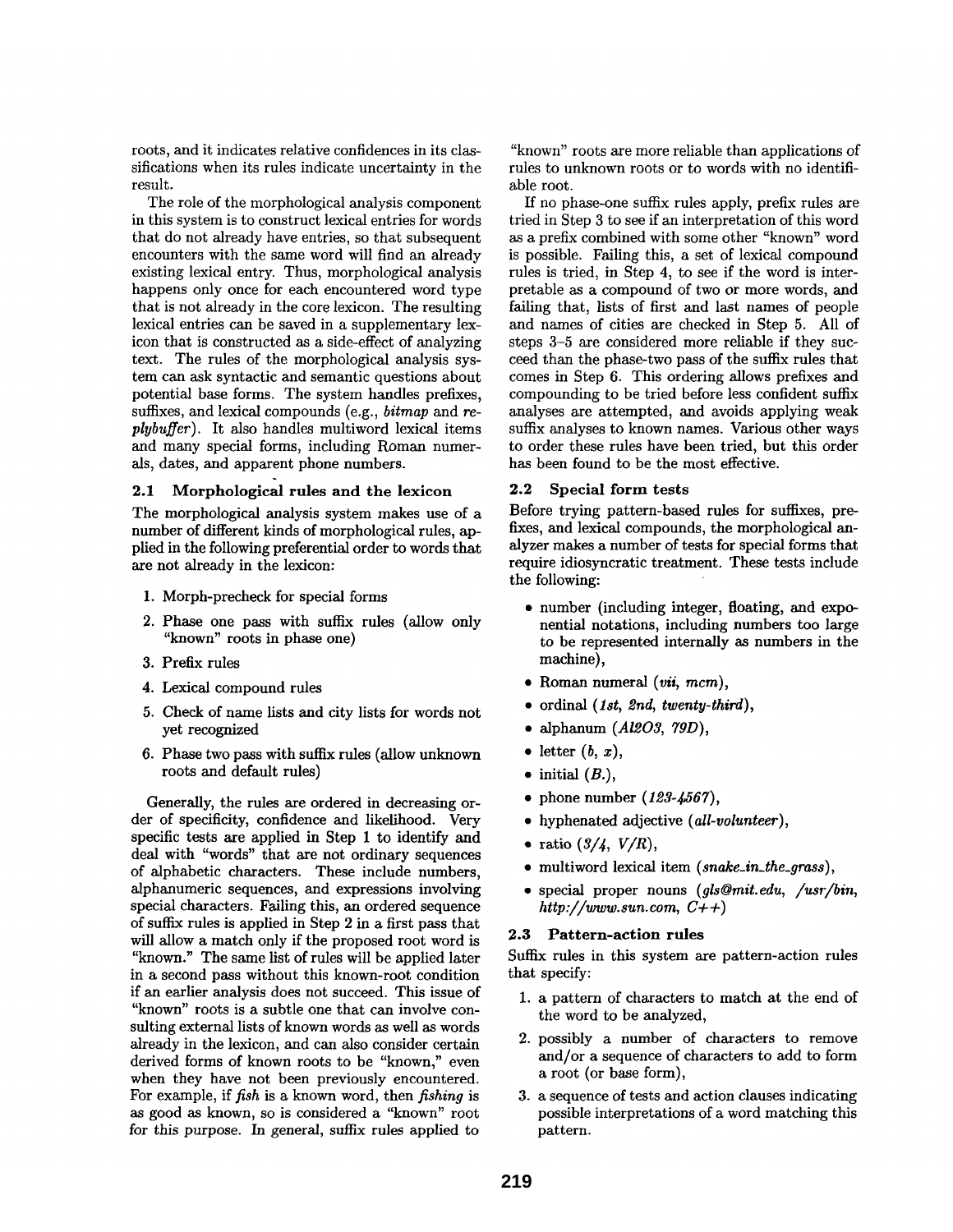These rules are organized into blocks that are typically indexed by a shared final letter, and are applied in order within a block until a rule is encountered that generates one or more interpretations. At that point, no further rules are tried, and the interpretations generated by that rule are used to construct a lexical entry for the analyzed word.

The following is an example of a fairly specific, but productive, knowledge-rich morphological suffix rule:

```
((f is h) (kill 4))(test (plausible-root root)) 
   (cat nmsp 
        (is-root-of-cat root '(adj n)) 
        eval (progn (mark-dict lex
                       (mark-dict 
lex 
                       (mark-dict 
lex 
                       (mark-dict 
lex 
                      '-es))) 
                                   'false-root 
                                  root t t) 
                                   'kindof 
                                   'fish t t) 
                                   'has-prefix 
                                   root t t) 
                                   'root 
                                   'fish t t)
```
This rule matches a word that ends in *fish and*  removes four letters from the end (the *fish* part) to produce a root word which it then tests to see if it is a plausible root (e.g., does it at least have a vowel in it?). If it gets this fax, the rule will construct a category nmsp interpretation (a kind of noun), if the condition (is-root-of-cat root '(adj n)) is true (i.e., if the root is a known adjective or noun). This rule deals with words like *hagfish and goatfish*  and comes before the rules that handle words with *ish* as a suffix, like *doltish and oafish.* Incidentally, this rule doesn't apply to *oafish* because the hypothesized root *on,* which would result from removing four letters, is not known to be an adjective or noun. When this rule succeeds, it specifies that the word will be assigned the category nmsp, a category indicating a word that has a mass sense, a singular count sense, and can also be used as a plural (e.g., *Goatfish*  are funny-looking.). (The category nmsp comes from a collection of 91 syntactic categories, organized in a hierarchy based on generality, so that, for example, nm subsumes nmsp.) The action part of this rule specifies that (contrary to the usual case) the "root" obtained by removing characters from the end of the word (e.g., *goat)* is in this case a false root. The real root is *fish,* and the false root *(goat)* is actually a prefix. The rule also specifies that the word refers to a kind of fish and that the inflectional paradigm

for this word is *-es* (thus allowing *goatfishes as* an alternative plural).

The rules within a block are ordered in decreasing order of confidence and specificity. Thus, rules with conditions that check explicit inflectional paradigms of known roots are ordered before rules that guess the inflectional paradigm from the spelling of the root, and rules with more specific conditions are ordered before rules with less specific conditions so that the latter can assume that the former will already have been tested and rejected. The rules within a block of suffix rules will typically try for interpretations in roughly the following order:

- 1. inflected form of a known root satisfying a named inflectional paradigm (paradigmatic)
- 2. inflected form of a known word in right category with unknown inflectional paradigm
- 3. apparent inflected form of a known word of some other category
- 4. apparent inflected form of an unknown word
- 5. apparent derived form of a known root of the right category
- 6. apparent derived form of a known root regardless of category
- 7. apparent derived form of an unknown root
- 8. word with apparent syntactic category and perhaps suffix, without identifiable root
- 9. guessed noun (and perhaps verb also, if core vocabulary is not comprehensive)

The last rule in this sequence is a default guessing rule that depends on a flag that tells it whether it is running with a core lexicon that is believed to contain most nonobvious verbs. If so, then only the noun part-of-speech is assigned, but with a smaller core lexicon, the guessing rules would also assign a less likely interpretation as a verb, in order to provide a way for unknown verbs to be parsed correctly in sentences.

Prefix rules are similar in structure to suffix rules, except that the pattern is matched at the beginning of the word, and the rule blocks are indexed by the initial letter of the word. Lexical compound rules have a slightly different format and are called by a specialized interpreter that looks for places to divide a word into two pieces of sufficient size. The points of potential decomposition are searched from right to left, and the first such point that has an interpretation is taken, with the following exception: The morph compound analyzer checks for special cases where, for example, the first word is plural and ends in an s, but there is an alternative segmentation in which the singular of the first word is followed by a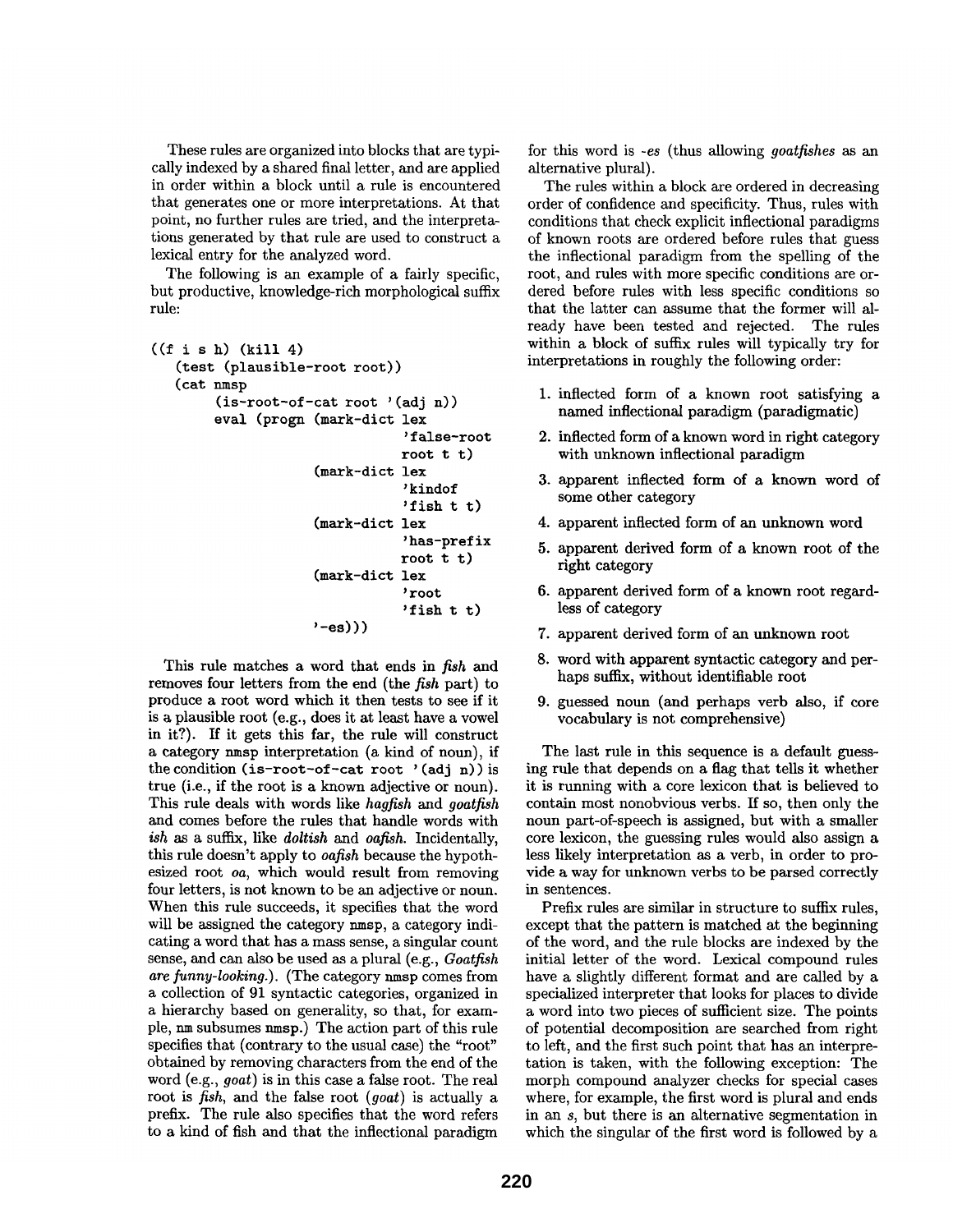word starting with the s. In such cases, the decomposition using the singular first word is preferred over the one using the plural. For example, the word *minesweeper* will be analyzed as *mine+sweeper*  rather than *mines+weeper.* This preference heuristic is specific to English and might be different for other languages.

#### 2.4 Recursive application of rules

When attempting to apply a rule to a word, the morphological analyzer can be applied recursively to analyze the hypothesized root. A simple caching technique is used to control the potential for combinatoric explosion and to block looping. This is sufficiently effective that the time required for morphological analysis is a negligible part of the time required for processing large amounts of natural language text. Protection against looping is especially important for a kind of morphological rule that derives one word from another without either of them being a root of the other in the usual sense (e.g., deriving *communist* from *communism* or *external* from *internal).* Operating in a loop-safe environment allows rules like these to identify the relationship between a new word and a known word in either direction, whichever of the two forms is encountered first.

# 3 Evaluation

Since analyzing a word is done once per unknown word type and consumes a negligible fraction of the overall text-processing time, speed of operation is not considered a factor for evaluation. The interesting dimension of evaluation deals with the coverage of the rules and the kinds of errors that are made. This was tested by applying the system to two word lists randomly selected from the Brown corpus and provided to me by Philip Resnik, using some sampling tools that he developed. The first of these (the token sample) consists of 100 word tokens selected randomly, without eliminating duplicates, and the second (the type sample) consists of 100 distinct word types selected randomly from the vocabulary of the Brown corpus. Prior to a single test run on each of these samples, neither the lexicon nor the morphological rule system had any exposure to the Brown corpus, nor had either of these word lists been looked at by the experimenter. Consequently, the results are a fair evaluation of the expected performance of this system on an unknown domain.

### 3.1 Grading rule performance

Since different syntactic category errors have different consequences for parsing text, it is useful to grade the syntactic category assignments of the analyzer on an A-B-C-D-F scale according to the severity of any mistakes. Grades are assigned to a lexical

entry as follows:

- A if all appropriate syntactic categories are assigned and no incorrect categories are assigned
- B if all categories are correct, allowing for categorizing an adjective or a name as a noun or a noun as a name
- C if an entry has at least one correct category and is correct except for missing a noun category or having a single extra category
- D if there is more than one extra category or if there is a missing category other than one of the above cases, provided that there is at least one correct category
- F if there are no correct categories

Both A and B grades are considered acceptable assignments for the sake of evaluation, since category B errors would allow a reasonable parse to be found. This is because the grammar used for parsing sentences and phrases allows a noun to be used as an adjective modifier and a proper noun to be used in place of a noun. One parser/grammar that uses this lexicon also allows any other category to be used as a noun, at the expense of a penalty, so that a C grade will still enable a parse, although with a penalty and a substantial likelihood that other false parses might score better. Similarly, a D grade increases the likelihood that a false parse might score better.

Separately, we measure whether count/mass distinctions are made correctly (for nouns only), and whether roots of derived and inflected forms are identified correctly. We are interested in the count/mass distinction because, like the common/proper noun distinction, it affects the grammaticality and likelihood of a noun phrase interpretation for a singular noun in absence of an explicit determiner.

# 3.2 Sampling rule performance

The morphological analyzer has been applied to the words from the two sample word lists that were not already in its core lexicon. There were 17 such words from the token sample and 72 such words from the type sample. Of the 17 unknown tokensample words, 100% were graded B or better (88% A and 12% B); 85% of the roots were identified correctly (all but one); 85% of the count noun senses were found (all but one); and 100% of the mass noun senses were found. Token-sample performance is not a very challenging test for a morphological analyzer because it is biased toward a relatively small number of frequently occurring word types. Token-sample performance is used to assess the per-token error rate that one would expect in analyzing large amounts of running text. In contrast, type-sample performance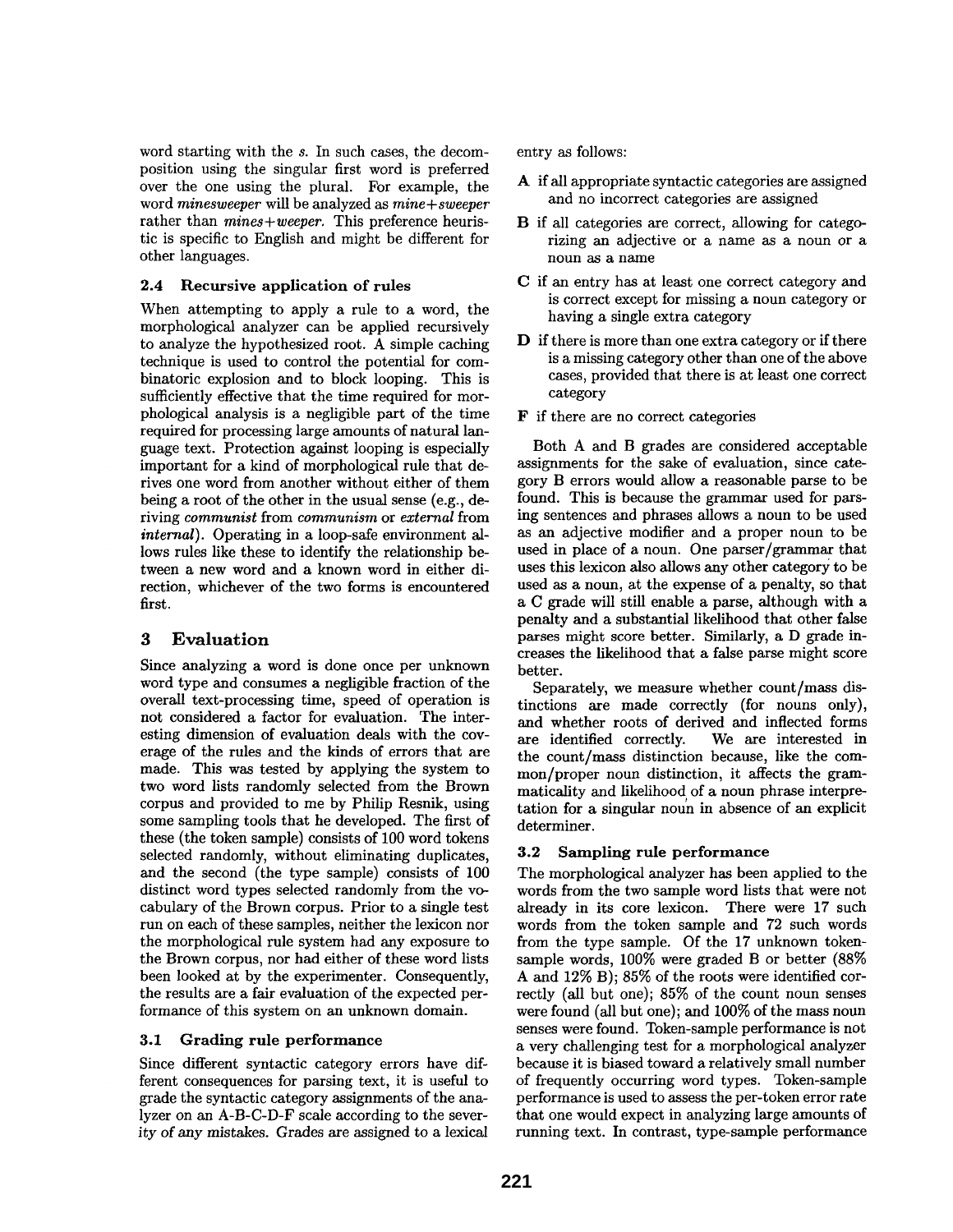Table 1: Syntactic category performance of the analyzer.

| Category Grade |     |    |    |    |        | better<br>or |
|----------------|-----|----|----|----|--------|--------------|
| Number         | 62  |    |    |    |        |              |
| Percent        | 86% | 1% | 5% | 0% | $.5\%$ | 97%          |

Table 2: Count/mass distinction performance of the analyzer.

| Count/mass |      | $\sim$ Good count   Extra count | Good mass      | Missing mass |
|------------|------|---------------------------------|----------------|--------------|
| Number     | 39   |                                 | $\overline{A}$ |              |
| Percent    | 100% | 2.6%                            | 93%            | .7%          |

Table 3: Root identification performance of the analyzer.

| Detect root   Good |     |         | Wrong Debatable Missing | Extra |
|--------------------|-----|---------|-------------------------|-------|
| <b>Number</b>      |     |         |                         |       |
| Percent            | 95% | $1.7\%$ | $1.7\%$                 | -702  |

gives a measure of the expected performance on new words the analyzer is likely to encounter.

For the 72 words in the type sample that are not covered by the lexicon, Tables 1-3 show the syntactic category performance of the analyzer and its abilities to make count/mass distinctions and identify roots.

Notes on incorrect or debatable analyses:

- 1. One N (noun) for a probable name *(Tonio),*  counted as B.
- 2. Two NPR(proper name) for abbreviations; (A. V. may be ADJ, *W.B.* is correct), counted as one B and one A.
- 3. One wrong root when suffix *ism* was identified as root of *hooliganism* in a hypothesized compound *hooligan+ism* (arguably justifiable as a kind of *ism,* which is known in the lexicon, but counted as an error anyway). Reanalyzing this word after *hooligan* is a known word gets the correct interpretation.
- 4. One debatable root in the hyphenated phrase *reference-points* whose root was listed as *points*  rather than *reference-point.* This is due to a bug that caused the hyphenated word rules to incorrectly identify this as a verb, rather than a noun (counted as F for syntax).
- 5. One extra root for *embouchure* from *embouche*  (but a correct form of the French root?).
- 6. One missing category N for *bobbles,* which was given category V but not N because the core lexicon incorrectly listed *bobble* only as a verb (counted as C for syntax). This is corrected by adding the missing category to the lexical entry for *bobble.*

#### **4 Conclusions**

We have described an approach to robust lexical coverage for unrestricted text applications that makes use of an aggressive set of morphological rules to supplement a core lexicon of approximately 39,000 words to give lexical coverage that exceeds that of a much larger lexicon. This morphological analyzer is integrated with an extensive lexicon, an ontology, and a syntactic analysis system, which it both consults and augments. It uses ordered preferential rules that attempt to choose a small number of correct analyses of a word and are designed to deal with various states of lack of knowledge. When applied to 72 unknown words from a random sample of 100 distinct word types from the Brown corpus, its syntactic category assignments received a grade of B or better (using a grading system explained herein) for 97% of the words, and it correctly identified 95% of the root words. This performance demonstrates that one can obtain robust lexical coverage for natural language processing applications in unrestricted domains, using a relatively small core lexicon and an aggressive collection of morphological rules.

### **References**

- Jacek Ambroziak and William A. Woods. 1998. Natural language technology in precision content retrieval. In *International Conference on Natural Language Processing and Industrial Applications,*  Moncton, New Brunswick, Canada, August. www.sun.com/research/techrep/1998/abstract-69.html.
- Kimmo Koskenniemi. 1983. Two-level model for morphological analysis. In *Proceedings of the International Joint Conference on Artificial Intelligence,* pages 683-685, Los Angelos, CA. Morgan Kauffmann.
- H. Kucera and W. Francis. 1967. *Computational Analysis of Present-Day American English.*  Brown University Press.